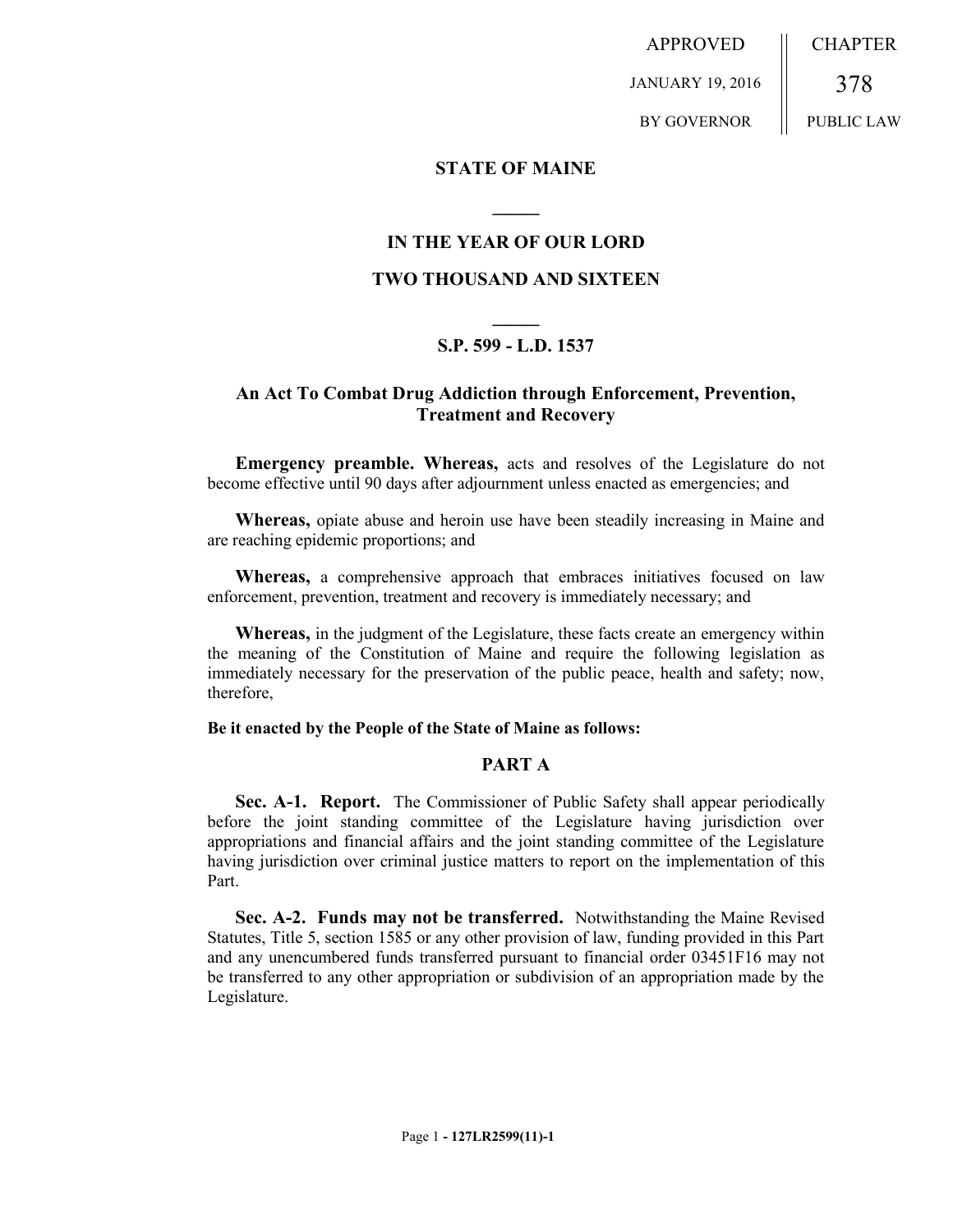**Sec. A-3. Funds may not lapse.** Notwithstanding the Maine Revised Statutes, Title 5, section 1589 or any other provision of law, any unencumbered balance of appropriations contained in this Part and any unencumbered funds transferred pursuant to financial order 03451F16 remaining at the end of fiscal year 2015-16 may not lapse but must be carried forward to be used for the same purposes.

**Sec. A-4. Transfer; Gambling Control Board; General Fund.**  Notwithstanding any other provision of law, the State Controller shall transfer \$1,230,000 in unexpended funds from the Gambling Control Board administrative expenses, Other Special Revenue Funds account in the Department of Public Safety to the General Fund unappropriated surplus on or before the close of fiscal year 2016-17.

**Sec. A-5. Appropriations and allocations.** The following appropriations and allocations are made.

## **PUBLIC SAFETY, DEPARTMENT OF**

#### **Drug Enforcement Agency 0388**

Initiative: Provides ongoing funding for 10 investigative agents.

| <b>GENERAL FUND</b>       | 2015-16 | 2016-17     |
|---------------------------|---------|-------------|
| All Other                 | SO.     | \$1,230,000 |
| <b>GENERAL FUND TOTAL</b> | \$0     | \$1,230,000 |

## **PART B**

**Sec. B-1. Law enforcement and county jail initiatives regarding treatment, recovery and support services.** The Commissioner of Public Safety, after receiving advice from the Maine Sheriffs' Association and the Maine Chiefs of Police Association, shall administer grants to local law enforcement agencies and county jails located in geographically diverse communities throughout the State to fund projects designed solely to facilitate pathways to community-based treatment, recovery and support services. Grant applications must include statements of purpose and measurable goals for the projects and use for the funds. Grant recipients shall report to the Commissioner of Public Safety annually on the anniversary date of the grant award regarding the status of the projects, a description of how the funds were spent, the results of the projects and use of the funds and any recommendations for modification of the projects, including any available information concerning their effectiveness in reducing drug use and recidivism. The Commissioner of Public Safety shall provide a report summarizing the results of the grant program and providing recommendations as to its continuation or modification and any need for additional funding by January 15, 2017 and January 15, 2018 to the joint standing committee of the Legislature having jurisdiction over criminal justice and public safety matters and the joint standing committee of the Legislature having jurisdiction over judiciary matters.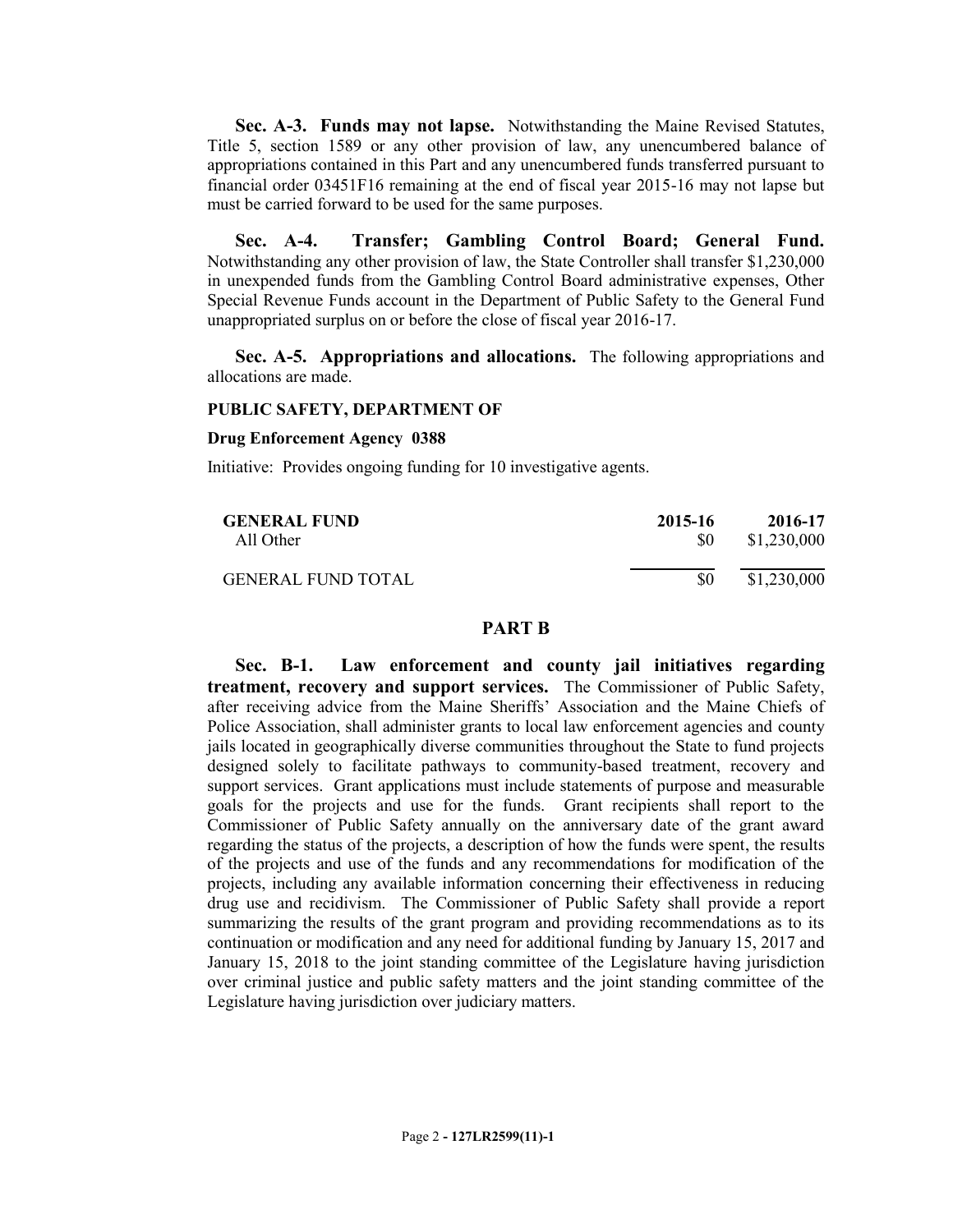**Sec. B-2. Funds may not be transferred.** Notwithstanding the Maine Revised Statutes, Title 5, section 1585 or any other provision of law, funding provided in this Part may not be transferred to any other appropriation or subdivision of an appropriation made by the Legislature.

**Sec. B-3. Funds may not lapse.** Notwithstanding the Maine Revised Statutes, Title 5, section 1589 or any other provision of law, any unencumbered balance of appropriations contained in this Part remaining at the end of fiscal year 2015-16 may not lapse but must be carried forward to be used for the same purposes.

**Sec. B-4. Appropriations and allocations.** The following appropriations and allocations are made.

#### **PUBLIC SAFETY, DEPARTMENT OF**

#### **Administration - Public Safety 0088**

Initiative: Provides funds for grants to local law enforcement entities and county jails for the establishment of projects designed to facilitate pathways to treatment, recovery and support services through law enforcement initiatives.

| <b>GENERAL FUND</b>       | 2015-16  | 2016-17  |
|---------------------------|----------|----------|
| All Other                 | \$50,000 | \$50,000 |
| <b>GENERAL FUND TOTAL</b> | \$50,000 | \$50,000 |

## **PART C**

**Sec. C-1. Detoxification center.** The Department of Health and Human Services shall provide funding to a substance abuse treatment entity to develop and operate a detoxification center with at least 10 beds that provides a social detoxification program in an organized residential nonmedical setting delivered by appropriately trained staff that provide safe 24-hour monitoring, observation and support in a supervised environment for a client to achieve initial recovery from the effects of alcohol or another drug.

1. The substance abuse treatment entity must:

A. Be located in a northern or eastern area of the State with high rates of opioid use and accessible to related services and supports;

B. Specialize in treating substance abuse and mental health disorders; and

C. Have an established history of providing substance abuse treatment and running residential programs in the region.

2. At least 40% of the occupancy in the detoxification center established under this section must be made available to individuals who do not have MaineCare coverage or health insurance coverage for detoxification treatment.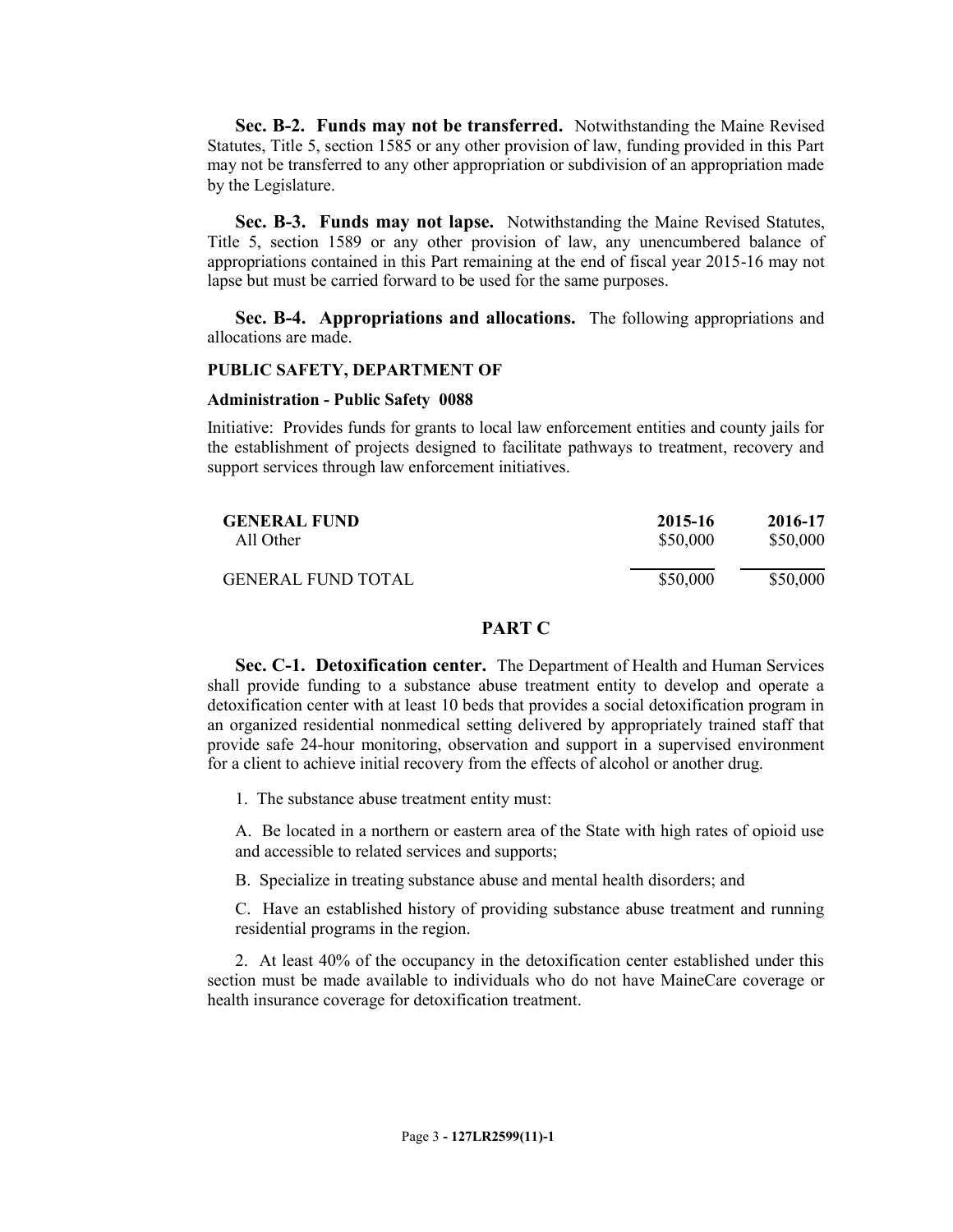3. No later than June 30, 2016 the department shall begin distributing the funds appropriated in section 5.

**Sec. C-2. Report.** The Commissioner of Health and Human Services shall appear periodically before the joint standing committee of the Legislature having jurisdiction over health and human services matters to report on the implementation of this Part.

**Sec. C-3. Funds may not be transferred.** Notwithstanding the Maine Revised Statutes, Title 5, section 1585 or any other provision of law, funding provided in this Part may not be transferred to any other appropriation or subdivision of an appropriation made by the Legislature.

**Sec. C-4. Funds may not lapse.** Notwithstanding the Maine Revised Statutes, Title 5, section 1589 or any other provision of law, any unencumbered balance of appropriations contained in this Part remaining at the end of each fiscal year may not lapse but must be carried forward to be used for the same purposes.

**Sec. C-5. Appropriations and allocations.** The following appropriations and allocations are made.

#### **HEALTH AND HUMAN SERVICES, DEPARTMENT OF (FORMERLY BDS)**

## **Office of Substance Abuse and Mental Health Services 0679**

Initiative: Provides one-time funding for the development of a detoxification center in a northern or eastern area of the State in accordance with this Part.

| <b>GENERAL FUND</b>       | 2015-16   | 2016-17 |
|---------------------------|-----------|---------|
| All Other                 | \$200,000 | \$0     |
| <b>GENERAL FUND TOTAL</b> | \$200,000 | \$0     |

## **Office of Substance Abuse and Mental Health Services 0679**

Initiative: Provides ongoing funding for the operation of a detoxification center in a northern or eastern area of the State in accordance with this Part.

| <b>GENERAL FUND</b><br>All Other                                                                     | 2015-16<br>\$0 | 2016-17<br>\$700,000 |
|------------------------------------------------------------------------------------------------------|----------------|----------------------|
| <b>GENERAL FUND TOTAL</b>                                                                            | \$0            | \$700,000            |
| <b>HEALTH AND HUMAN SERVICES,</b><br><b>DEPARTMENT OF (FORMERLY BDS)</b><br><b>DEPARTMENT TOTALS</b> | 2015-16        | 2016-17              |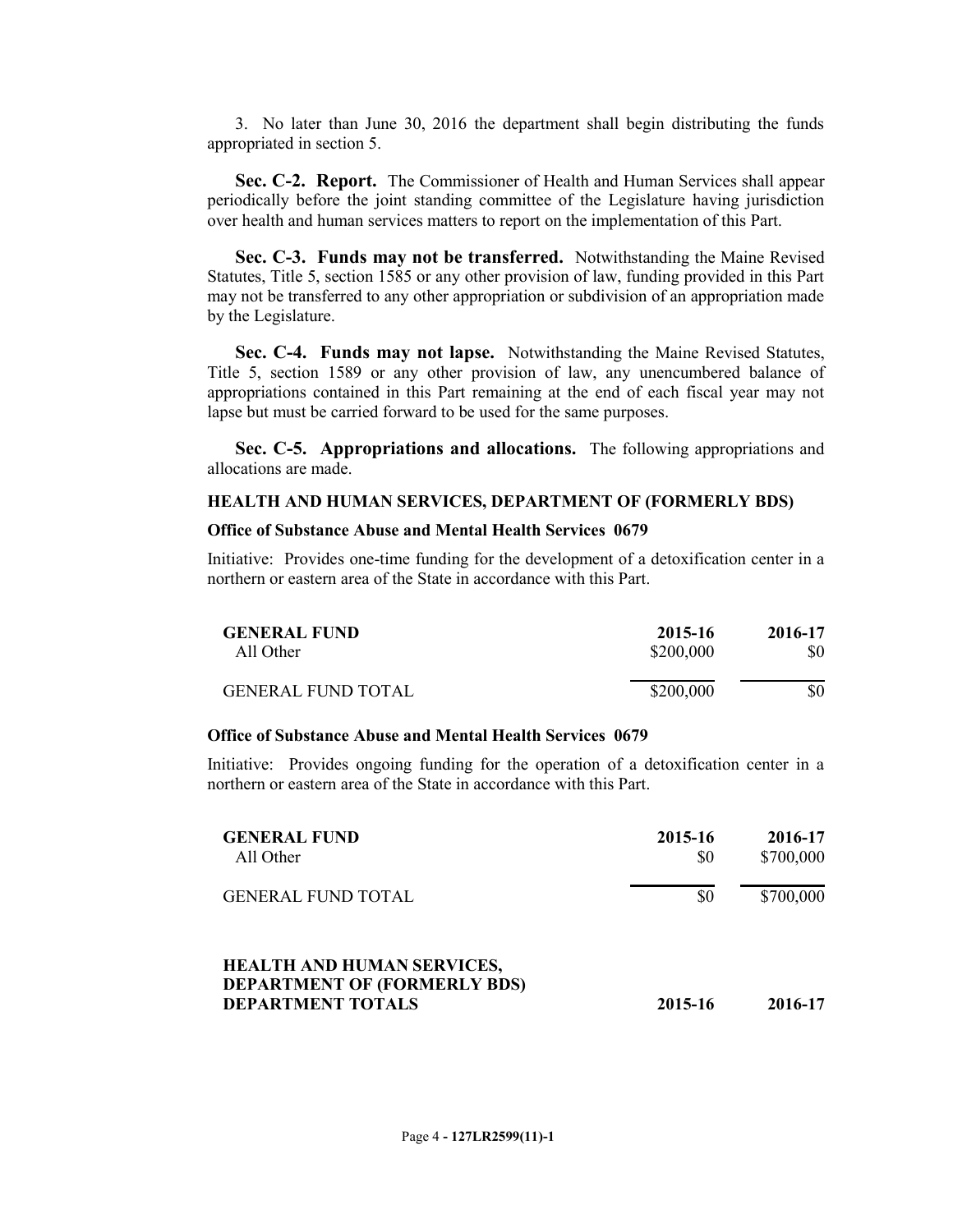| <b>GENERAL FUND</b>                 | \$200,000 | \$700,000 |
|-------------------------------------|-----------|-----------|
| <b>DEPARTMENT TOTAL - ALL FUNDS</b> | \$200,000 | \$700,000 |

## **PART D**

**Sec. D-1. Peer support recovery centers; education and coordination of services.** The Department of Health and Human Services shall provide funds in an expedited manner, beginning within 60 days after the effective date of this Part, in the amount of \$700,000 to an organization with expertise and experience in substance abuse prevention, treatment and peer recovery services to, on a statewide basis:

1. Establish in underserved areas of the State and expand peer support recovery centers designed to assist individuals with substance abuse issues to avoid relapse;

2. Coordinate the efforts of law enforcement, treatment and recovery programs and link individuals in recovery to career resources;

3. Facilitate the delivery of effective prevention and education programming in schools and communities; and

4. Maintain a directory of substance abuse providers and prevention and recovery services that is publicly available.

**Sec. D-2. Report.** The Commissioner of Health and Human Services shall appear periodically before the joint standing committee of the Legislature having jurisdiction over health and human services matters to report on the implementation of this Part.

**Sec. D-3. Funds may not be transferred.** Notwithstanding the Maine Revised Statutes, Title 5, section 1585 or any other provision of law, funding provided in this Part may not be transferred to any other appropriation or subdivision of an appropriation made by the Legislature.

**Sec. D-4. Funds may not lapse.** Notwithstanding the Maine Revised Statutes, Title 5, section 1589 or any other provision of law, any unencumbered balance of appropriations contained in this Part remaining at the end of each fiscal year may not lapse but must be carried forward to be used for the same purposes.

**Sec. D-5. Request for proposals.** Except as provided in section 1, the Department of Health and Human Services shall provide grant funds using the competitive request for proposal bidding process set forth in the Maine Revised Statutes, Title 5, chapter 155. The department shall issue a request for proposals no later than January 1, 2017 to award annual grant funds beginning no later than July 1, 2017.

**Sec. D-6. Appropriations and allocations.** The following appropriations and allocations are made.

#### **HEALTH AND HUMAN SERVICES, DEPARTMENT OF (FORMERLY BDS)**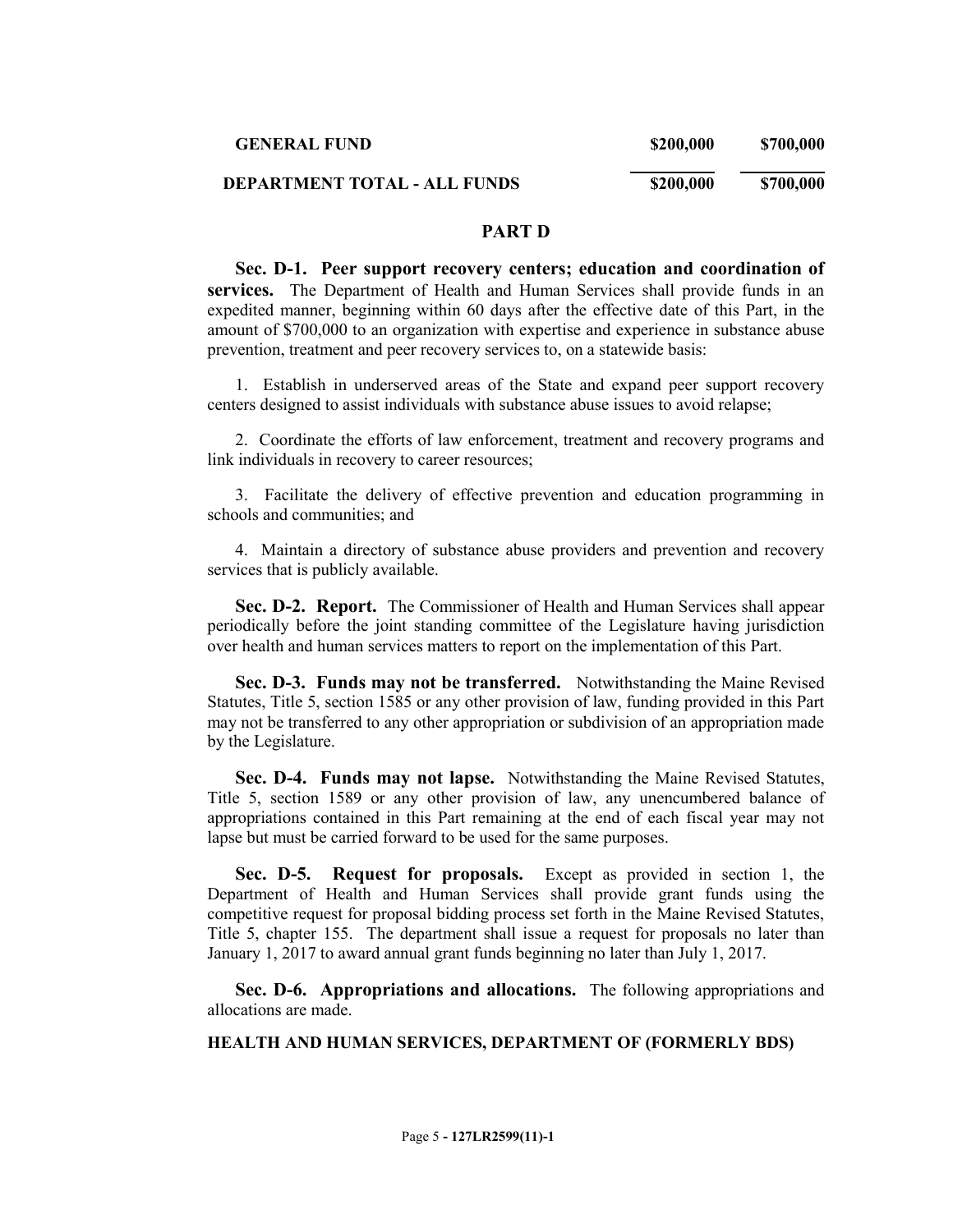## **Office of Substance Abuse and Mental Health Services 0679**

Initiative: Provides expedited funding for the 2015-16 and 2016-17 fiscal years and then annual ongoing funding for fiscal years beginning 2017-18 through a competitive request for proposal process to an organization with expertise and experience in substance abuse prevention, treatment and peer recovery services to provide services on a statewide basis that include the establishment and expansion of peer support recovery centers, the coordination and provision of substance abuse treatment and recovery programs, prevention and education in schools and communities and the maintenance of a publicly available directory of resources.

| <b>GENERAL FUND</b>       | 2015-16   | 2016-17   |
|---------------------------|-----------|-----------|
| All Other                 | \$200,000 | \$500,000 |
| <b>GENERAL FUND TOTAL</b> | \$200,000 | \$500,000 |

## **PART E**

**Sec. E-1. Funds may not be transferred.** Notwithstanding the Maine Revised Statutes, Title 5, section 1585 or any other provision of law, funding provided in this Part may not be transferred to any other appropriation or subdivision of an appropriation made by the Legislature.

**Sec. E-2. Funds may not lapse.** Notwithstanding the Maine Revised Statutes, Title 5, section 1589 or any other provision of law, any unencumbered balance of appropriations contained in this Part remaining at the end of each fiscal year may not lapse but must be carried forward to be used for the same purposes.

**Sec. E-3. Appropriations and allocations.** The following appropriations and allocations are made.

## **HEALTH AND HUMAN SERVICES, DEPARTMENT OF (FORMERLY BDS)**

#### **Office of Substance Abuse and Mental Health Services 0679**

Initiative: Provides funding to increase substance abuse residential treatment for the uninsured.

| <b>GENERAL FUND</b>       | 2015-16   | 2016-17   |
|---------------------------|-----------|-----------|
| All Other                 | \$200,000 | \$400,000 |
| <b>GENERAL FUND TOTAL</b> | \$200,000 | \$400,000 |

## **Office of Substance Abuse and Mental Health Services 0679**

Initiative: Provides funding to increase substance abuse outpatient services for the uninsured, including individual, group and intensive outpatient treatment.